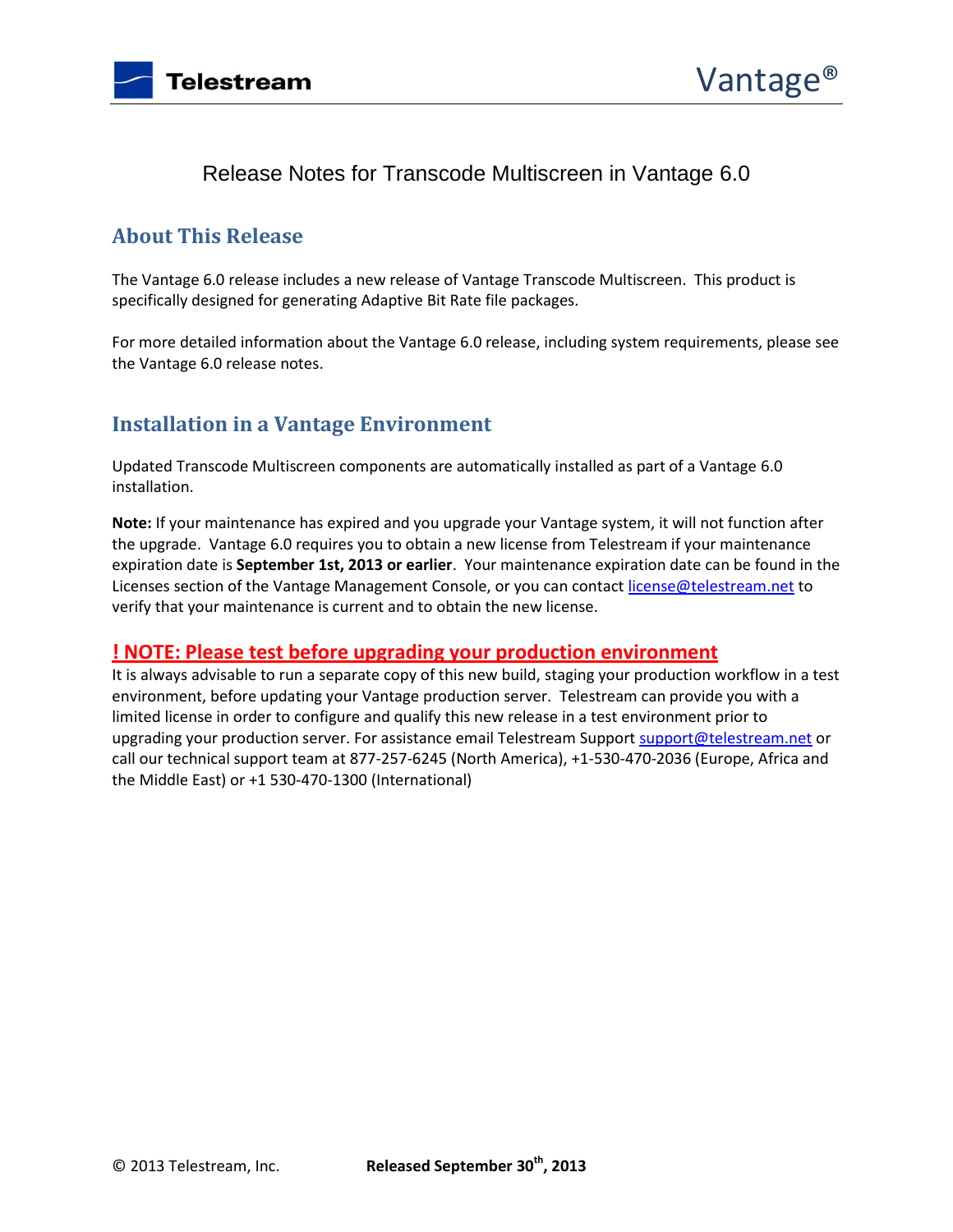

## **Fixed in This Release**

The following reported issues have been verified as fixed in Vantage 6.0:

- GIR-6149: AAC bit-rate is no longer limited to 320kbit/sec
- GIR-6371: Fixed decode of AS02/JPEG2000 sources
- GIR-6278: File with mixed PCM and DolbyE in audio stream as input now transcodes correctly
- GIR-5964: Deploy no longer fails if it is used downstream from an HLS Multiscreen action and a source with a space in the name is submitted
- GIR-6246: Fixed issue with trans-muxing certain MP4 sources to HLS outputs
- GIR-6024: Lowered minimum video bit rate and frame size in Multiscreen
- GIR-6177: Encode to MPEG4 x264 flip no longer fails
- GIR-6028: MPEG4 x264 outputs no longer exhibit color issues
- GIR-6873: Multiscreen LXF Decoder will preserve captions
- GIR-5796: Fix decode of specific MXF XDCAM HD 4: 2: 2 source file using Auto input
- GIR-6383: MPEG2 PS sources with AC3 audio are now supported
- GIR-7017: Fixed decode of specific AVC source
- GIR-6093: Auto input no longer fails on specific Mpeg2 PS sources
- GIR-5961: Multiple DolbyE decodes in one Multiscreen action now succeed
- GIR-5897: Vantage Multiscreen can now ingest AAC audio files
- GIR-6062: When creating multiple streams the Constant Rate Factor settings are now correctly observed for all streams
- GIR-6908: x264 command line parameters are now parsed correctly
- GIR-5374: LXF decode no longer hangs on specific sources
- GIR-5562: Corrected Image Overlay timing and position
- GIR-7144: Fixed uninstall issues
- GIR-6472: Fixed issues reading certain Mpeg 2 Transport Streams
- GIR-5966: AAC audio @ 256kbps now available
- GIR-5960: Bindable language tags are now supported